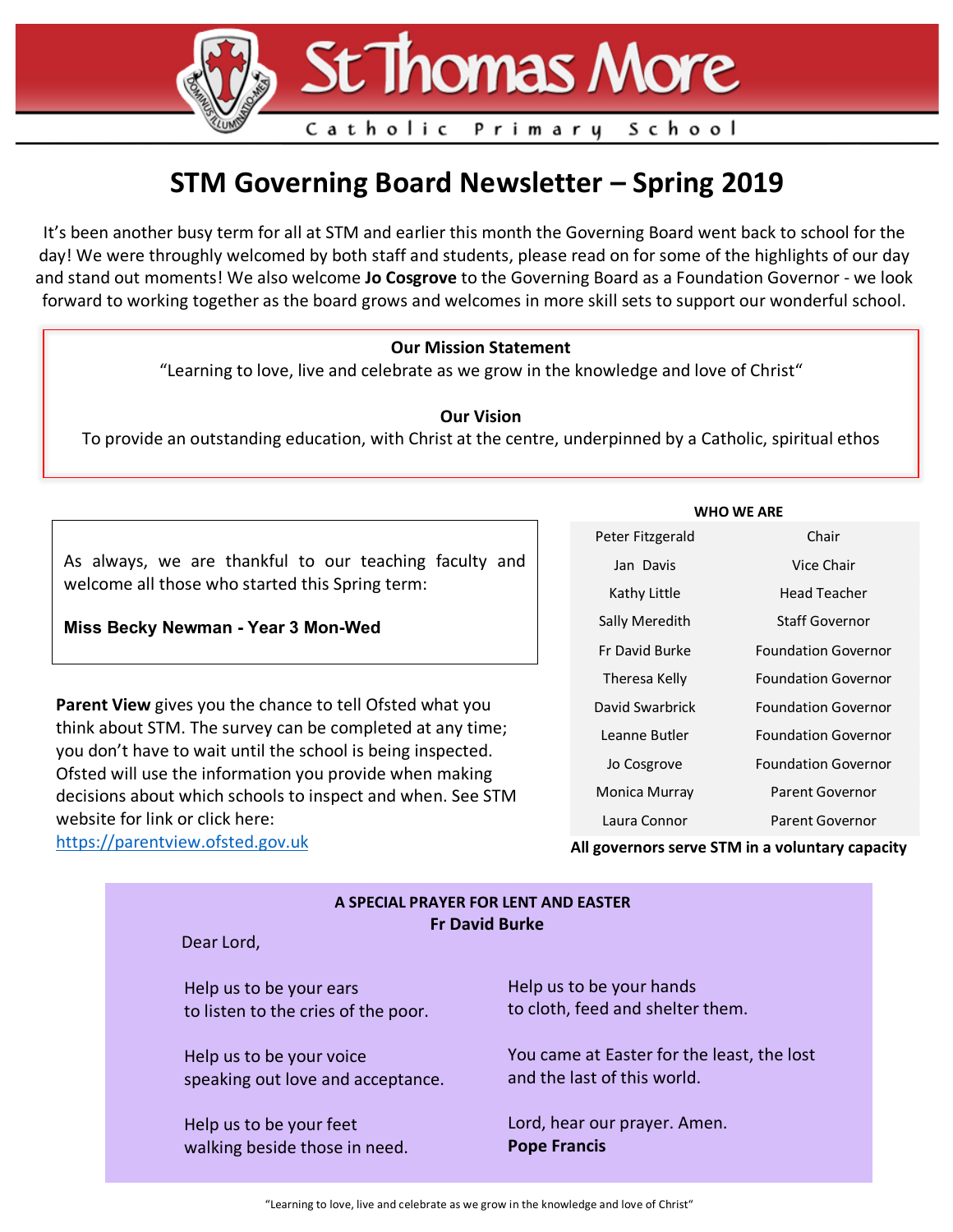

## **A Day at School!**

It seems appropriate now after the Governors day to reflect on how fortunate we are to have the staff we have at our school. I have been a governor at St Thomas More School for over 12 years and every year I have been impressed with our staff. Never more so than now.

Our leadership team, our teachers, our teaching assistants and our support staff consistently show dedication to their profession over and above what we could reasonably expect. I have watched how they work to nurture and develop our children to get the best from them occasionally in challenging situations. They are always committed to their profession and to the responsibility of getting the best from the children. I am confident that our parents would agree with my opinion and I want to thank them for their consistent support of our school.

**Peter Fitzgerald**

It was so wonderful to spend the day at our school, I felt very welcomed by all the staff and especially the children. The visit confirmed that our children are happy, confident and articulate.

One of the many highlights of the day was be able to watch Nursery take part in their child- led worship. The very youngest children actively participated in their act of worship, which was child-friendly and it was clear that they fully understood the purpose of this. They were able to use religious language correctly, with the necessary understanding, and join in with prayer and song independently and with much enthusiasm.

It is lovely to see that the youngest children have a solid foundation and understanding of their faith and I look forward to watching this grow throughout their school journey. **Leanne Butler**

Our Governor Working Day was worthwhile and a lovely way to see the wide-ranging learning all our children enjoy.

The children, as ever, impressed me with their confidence and maturity, when we met with the School Council for Pupil Voice. They clearly relish learning! When we asked what they most enjoyed about school, they first mentioned English and Maths before getting to the more-expected PE, Forest School and Art. Some even nominated homework!

A couple of children noted that their electronic whiteboards needed to be replaced - which Mrs Little had organised that week with the much appreciated support of parents through the School Association. A very popular item of news! **Jan Davis** 

While visiting the school for the Governors day I met Mrs Simpson (Science Subject Leader) and the school's Science Ambassadors. I was a bit intrigued by this group and decided to find out a little more about them so I went along to one of their regular Thursday lunchtime meetings.

Science Club exists, in addition to the formal teaching of science in the classroom to encourage pupils with an interest in science to become more involved and pass that enthusiasm on to their younger colleagues. It also provides an opportunity for pupils from across the year groups to collaborate.

Clearly at St Thomas More we cannot make scientists of our pupils, but we can stimulate within its pupils that 'spark of curiosity', that's essential for someone who wishes to follow a scientific education and career. So, all of the School Governors wish Mrs Simpson and the Science Ambassadors success with their pioneering venture.

**David Swarbrick**